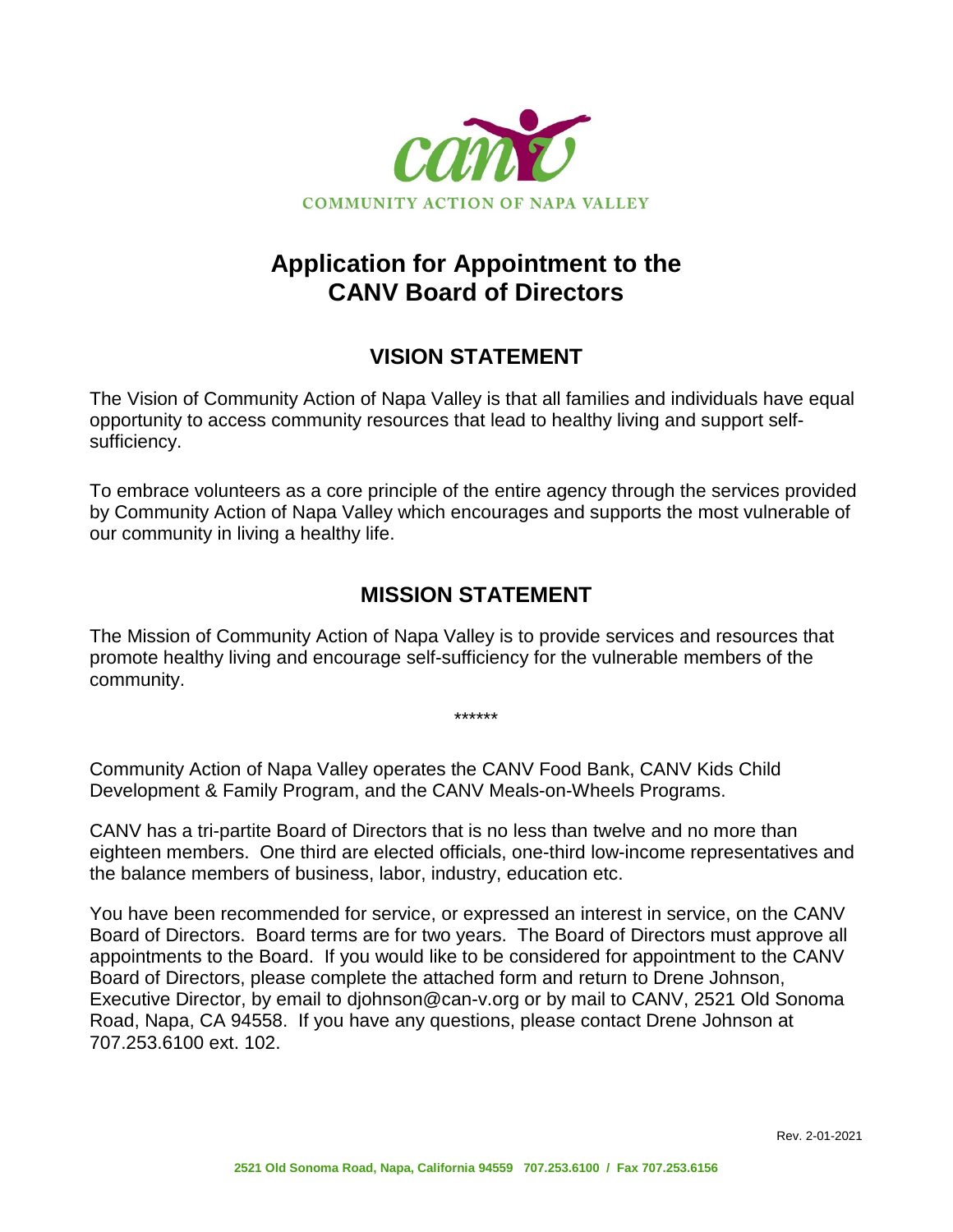

## **Application for Appointment to the CANV Board of Directors**

Please Type (or print legibly)

| Name:                | Date:       |
|----------------------|-------------|
| Home Address         | Home Phone: |
| City, State/Zip:     | Cell Phone: |
| County of Residence: | E-Mail:     |

| Employer:        | Work Phone: |
|------------------|-------------|
| Job Title:       | Fax:        |
| Work Address:    | E-Mail:     |
| City, State/Zip: |             |

How many years have you worked or lived in Napa County?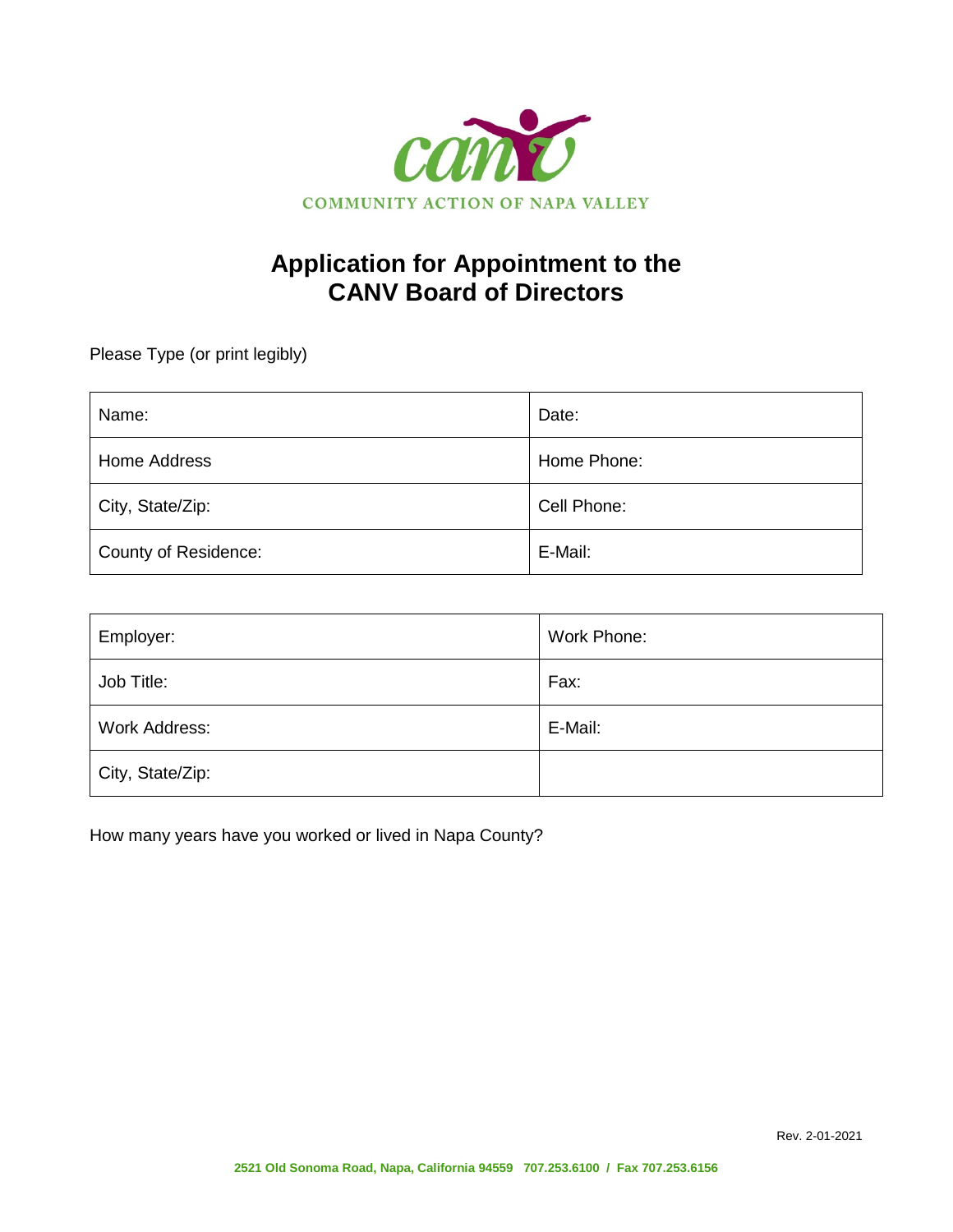Why do you want to serve on the Board of this organization?

| Business and Civic Experience Skills (Please include any boards/committees/commissions |  |  |
|----------------------------------------------------------------------------------------|--|--|
| you serve on currently or have served on in the past?)                                 |  |  |
|                                                                                        |  |  |
|                                                                                        |  |  |

Areas of Interest and/or Expertise:

| $\Box$ Program Development | Marketing/Public Relations |
|----------------------------|----------------------------|
| $\Box$ Fund Raising/Events | $\Box$ Finance             |
| $\Box$ Strategic Planning  | $\Box$ Personnel           |
| <b>Board Recruitment</b>   | $\Box$ Technology          |
|                            |                            |

Other:

Describe what experience or insight will you bring to the CANV Board of Directors: